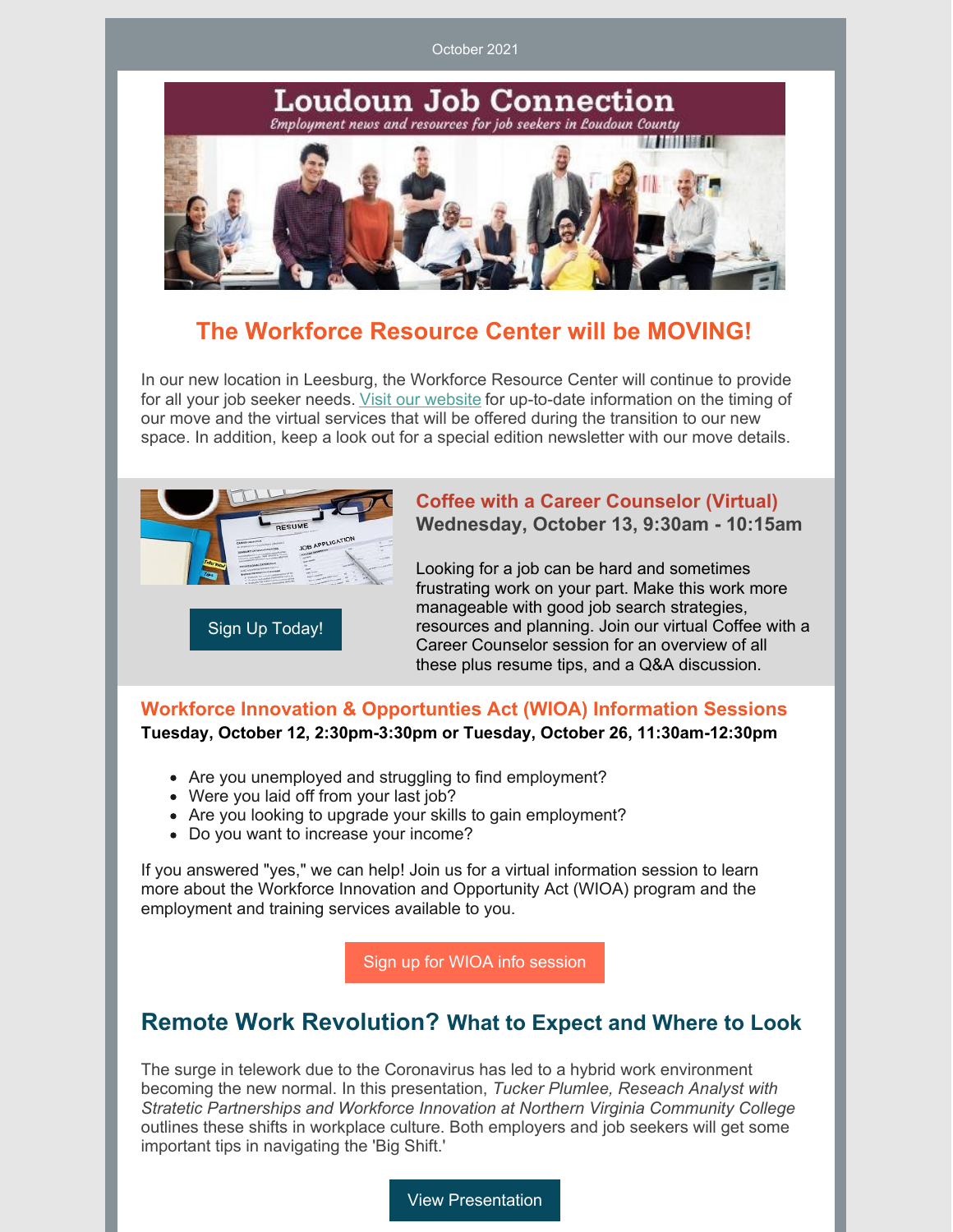### **Spotlight: Catholic Charities Migration & Refugee Service**



### **Breaking the Barriers Employment Program**

Catholic Charities Migration and Refugee Services Breaking the Barriers Employment Program (BTB) provides customized support to eligible newcomers in Northern Virginia as they integrate and advance in the local workforce. Their multilingual team of

employment specialists have expertise in remote employment services including employment counseling, tailored job searches, resume development, interview preparation and practice, and referrals to a wide network of employers, jobs, ESL, and training.

They provide orientation to the local labor market and financial support for ESL, and in demand credentials and certifications to increase employability. Clients have access to a 9 hour job readiness training program, including resume review and development, interview practice, and money management and budgeting. *Services are free and are currently provided in, English, Arabic, Dari, Pashto, Spanish, Mandarin, and Amharic.*

**Here is who qualifies for services:** Refugees, Asylees, SIVs from Iraq and Afghanistan, Victims of Human Trafficking and Cuban parolees.

Interested in returning to your career or learning about a new one? For more information about Breaking the Barriers Employment Program, please visit one of their office [locations](https://www.ccda.net/about-us/our-locations/). Or, contact Associate Director for Self-Sufficiency, Laurel Collins, [laurel.collins@ccda.net](mailto:Laurel.collins@ccda.net) 571-364-8007.

**Visit Catholic [Charities](https://www.catholiccharitiesdc.org/) Online**

## **GOT A NEW JOB? LET US KNOW!**

We want to celebrate your job search success! Take a minute to fill out our online ["Got](https://www.loudoun.gov/FormCenter/Career-Support-Services-2/New-Job-Form-56) A Job" form or call 703-777-0150 to report your success!



# **Free LinkedIn Learning Licenses Available**

Invest in yourself and your career goals today! LinkedIn Learning is now available at NO COST to Northern Virginia job seekers. Unlock access to on-demand courses that can be tailored to your interests and career goals.



From August 2021 through March 2022, drawings will be held monthly for \$100 VISA Gift Card to

select one user who has activated their LinkedIn Learning License during that month.

Email [christine.love@loudoun.gov](mailto:christine.love@loudoun.gov) to register for your license today.

# **Don't Forget: [Wednesday](https://www.loudoun.gov/DocumentCenter/View/162925/Wednesday-Job-Postings?bidId=) Job Postings**

**Workforce Innovation & Opportunity Act (WIOA)**

**Spanish Resources**